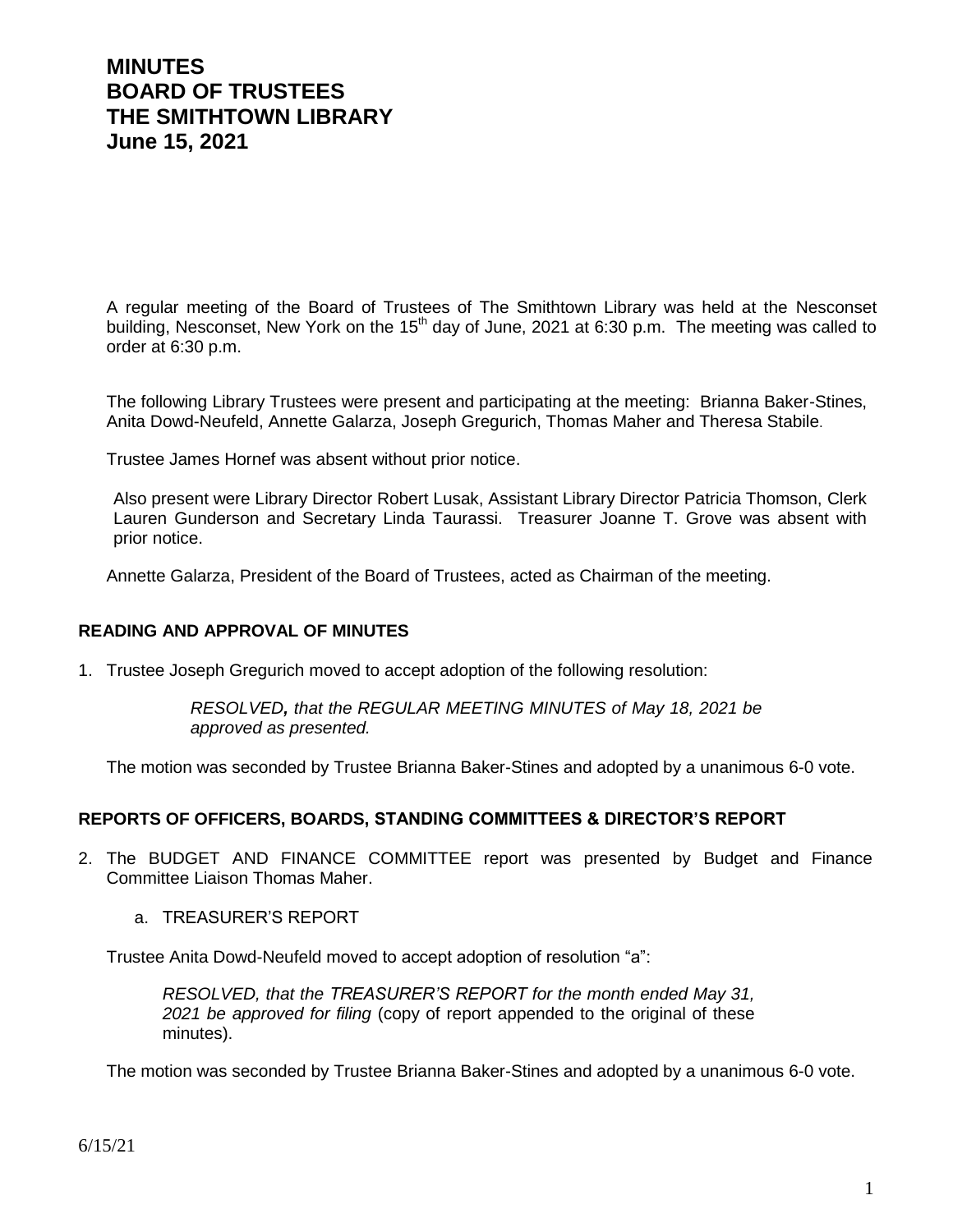b. WARRANTS

Trustee Theresa Stabile moved to accept adoption of resolution "b":

RESOLVED, that the following WARRANTS be approved for payment:

|     | Warrant #21-June      | ("L" fund) PREPAYS        | \$17,539.80  |
|-----|-----------------------|---------------------------|--------------|
| ii. | Warrant #21-June      | ("L" fund) WARRANT        | \$287,454.50 |
|     | iii. Warrant #21-June | ("M" fund) WARRANT        | \$62,993.04  |
|     | iv. Warrant #21-June  | $(PAYROLL #11 - 5/28/21)$ | \$261,356.97 |
|     | v. Warrant #21-June   | (PAYROLL #12 – 6/11/21)   | \$257,738.30 |

The motion was seconded by Library Board President Annette Galarza and adopted by a unanimous 6-0 vote.

- 3. The PERSONNEL COMMITTEE report was presented by Personnel Committee Liaison Brianna Baker-Stines.
	- a. PERSONNEL CHANGES

Trustee Thomas Maher moved to accept adoption of resolution "a":

*RESOLVED, that the following PERSONNEL changes be approved as presented:*

Part-time appointments:

- *i. Part-time appointment of Amanda Bayer to the position of Page, Nesconset building, at an hourly rate of pay of \$14.00, effective June 24, 2021 (to fill the vacancy created by the resignation of Elizabeth Stoner effective 4/10/21).*
- *ii. Part-time appointment of Riley Hillen to the position of Page, Kings Park building, at an hourly rate of pay of \$14.00, effective July 12, 2021 (to fill the vacancy created by the pending resignation of Demetra Gonis, effective date TBD).*
- *iii. Part-time appointment of Laura Dellova to the position of Librarian I, at an hourly rate of pay of \$32.32, not to exceed 17.5 hours per week, effective July 6, 2021 (to be used at any library building in a fill-in capacity when necessary).*

The motion was seconded by Trustee Anita Dowd-Neufeld and adopted by a unanimous 6-0 vote.

b*. CONFERENCE / WORKSHOP / WEBINAR ATTENDANCE REQUESTS*

Trustee Thomas Maher moved to accept adoption of resolution "b":

*RESOLVED, that the following live or virtual conference, workshop, or webinar attendance request set forth hereinafter is hereby approved:*

*i. That Librarian I Rachel Cecchini, Reference Department, Teen Services, Commack building, be authorized to attend a Notary Public examination to be administered at the Perry Duryea State Office Building, located at 250 Veterans Highway, Hauppauge, NY, on June 24, 2021, with reimbursement for actual and necessary expenses not to exceed \$20.00.*

The motion was seconded by Trustee Theresa Stabile and adopted by a unanimous 6-0 vote.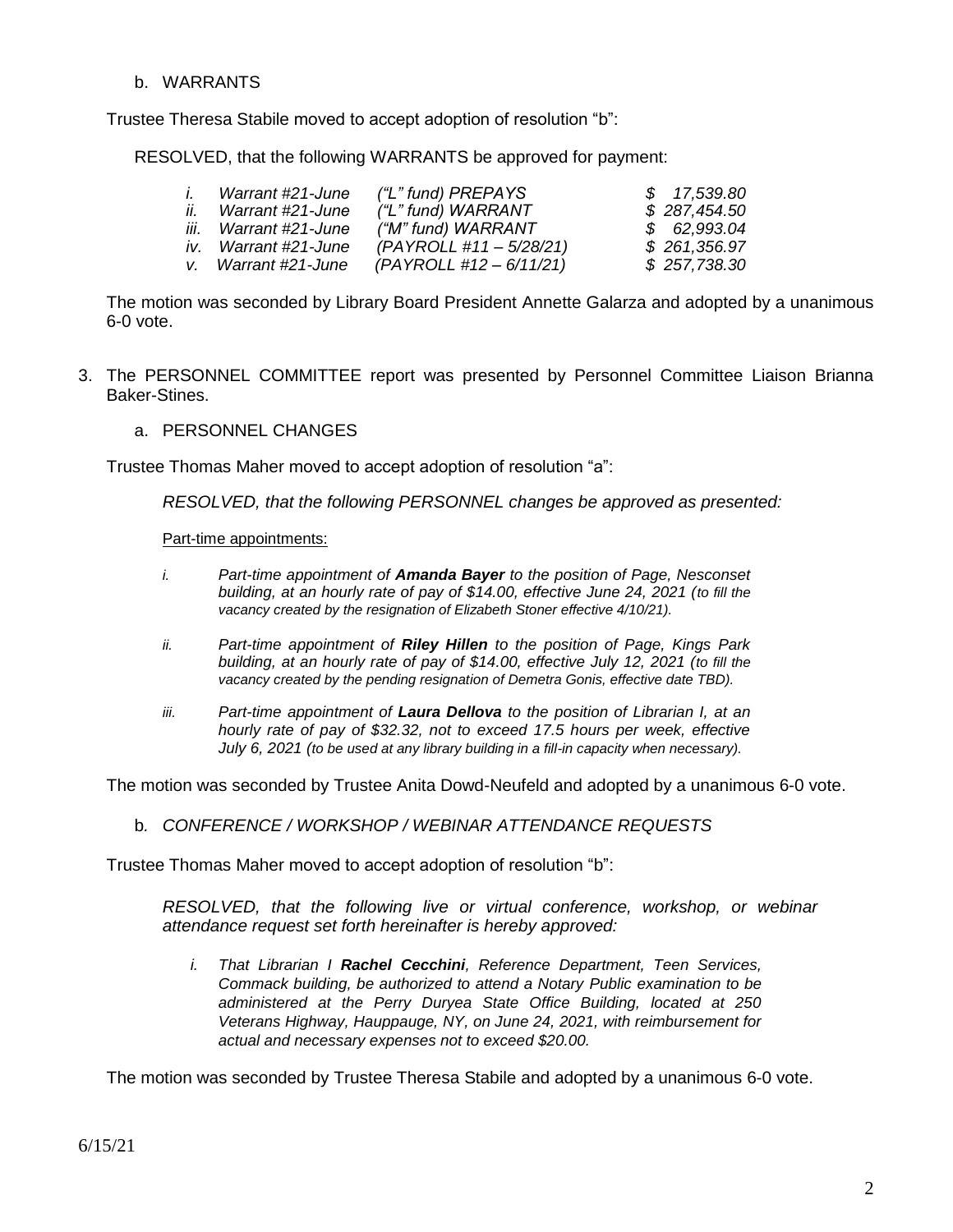# 4. There was no BUILDINGS AND GROUNDS COMMITTEE report.

### 5. There was no COMMUNICATIONS COMMITTEE report.

#### 6. DIRECTOR'S REPORT

The Library Director read his Director's Report that had been submitted previously to the Library Board (copy of report appended to the original of these minutes). He updated his report with the following:

- The Library Director asked that the minutes reflect how appreciative we are with all the assistance given to the Library by the Town of Smithtown.
- The Library Director reported that all the new bronze statues for each of our library buildings have been delivered and installed. At the Smithtown building the bronze statue was placed where the large memorial rock recognizing veterans from previous wars had originally stood. This rock has been relocated to a different area near the front entrance of the building and Finesse Landscape & Design, Inc. will be planting items to enhance its appearance.
- In a discussion of the graphs and charts that were handed out at the board meeting, the Library Director explained that it had been compiled by Network & Systems Specialist II James Buckman to ascertain when the Library's busiest periods were at each building; this will assist supervisors in scheduling staff.
- In order to get back to our normal operating schedules, the Library Director suggested to the Board, if they were in agreement, that the operating hours be expanded at the Smithtown building on Friday nights. He also asked them to consider expanding the Sunday operating hours at the Commack building in September, after Labor Day.

#### **UNFINISHED BUSINESS**

There was no unfinished business.

#### **PUBLIC COMMENTS**

Kim Seliger (Principal Library Clerk, Circulation Department, Smithtown building) - Ms. Seliger noted that when the Library Board had held their remote meetings via Zoom during the Pandemic, several staff members had enjoyed attending the meetings and asked if the Library Board would consider broadcasting their in-person board meetings in the future.

Ryan Petermann (Life Scout, Boy Scout Troop #565) – Mr. Petermann expressed his desire to do an Eagle Scout project involving the construction of a receptacle for worn or used American Flags that could be collected by his troop and distributed to veterans. Mr. Petermann was instructed to prepare a description of the project in writing that would be presented to the Library Board at their next regular meeting, at which time it will be voted on for approval.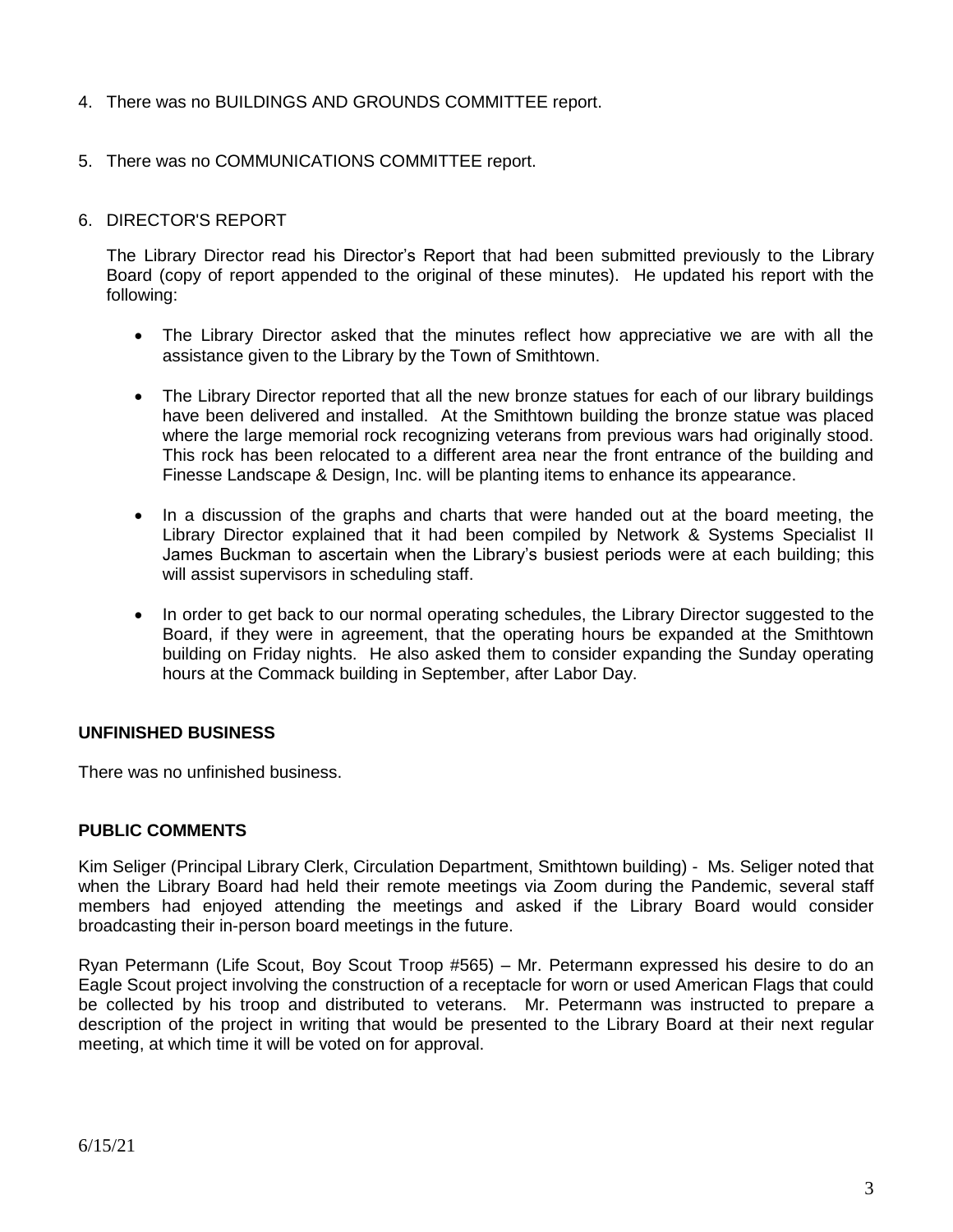#### **NEW BUSINESS**

#### 7**.** REVISED POLICY - **Public Employer Health Emergency Plan for The Smithtown Special Library District [Policy 400-10]** (1<sup>st</sup> reading)

Note: 1) Only those portions being updated appear below

2) Revisions are noted in underlined bold font; deletions are noted with a strikethrough

Trustee Brianna Baker-Stines moved to waive the reading of the Public Employer Health Emergency Plan for The Smithtown Special Library District [Policy 400-10]. The motion was seconded by Trustee Thomas Maher and adopted by a unanimous 6-0 vote. The policy will be reviewed and voted on at the July regular board meeting.

### *Remote Work Protocols*

*Non-essential employees and essential employees who are required to work remotely will be enabled to do so to the greatest extent practicable.* 

*Working remotely requires:*

- *1. Identification of staff who will work remotely (to be evaluated on an on-going basis and is subject to being modified or discontinued upon written notice)*
- *2. Approval and assignment of remote work (employees who are assigned temporary remote work during a shutdown or following reopening should have no expectation of ongoing remote work assignments)*
- *3. Equipping staff for remote work, which may include:*
	- *a. Internet capable laptop*
	- *b. Necessary peripherals*
	- *c. Access to VPN and/or secure network drives*
	- *d. Access to software and databases necessary to perform their duties*
	- *e. A solution for telephone communications Note that phone Library business lines may need to be forwarded to off-site staff*

*The Director, Assistant Director, and Department Supervisors will collaborate to identify staff/positions that can effectively work remotely. Eligibility determinations regarding remote work are within the sole discretion and subject to the Library Director's approval. Department Supervisors will be responsible for assignment and review of remote work. The Assistant Director, Network and Systems Specialist II and Department Supervisors will evaluate the equipment and software needed and available for those staff/positions approved for remote work by the Director. The Network and System Specialist II will provide software access and maintain a list of all equipment being used by staff for remote work.*

#### *While working remotely, the employee will:*

- *1. Comply with the employee's assigned remote work schedule; variations to that schedule must be prior-approved by the Director or his/her designee.*
- *2. Check-in with the supervisor no less than two times per daily work schedule, as assigned, via email using the device identified as the work device.*
- *3. Remain accessible by phone, text, and/or email during the hours of the daily remote work schedule.*
- *4. Communicate with the supervisor to discuss the status of open issues.*
- *5. Be available for video/teleconferences scheduled on an as-needed basis.*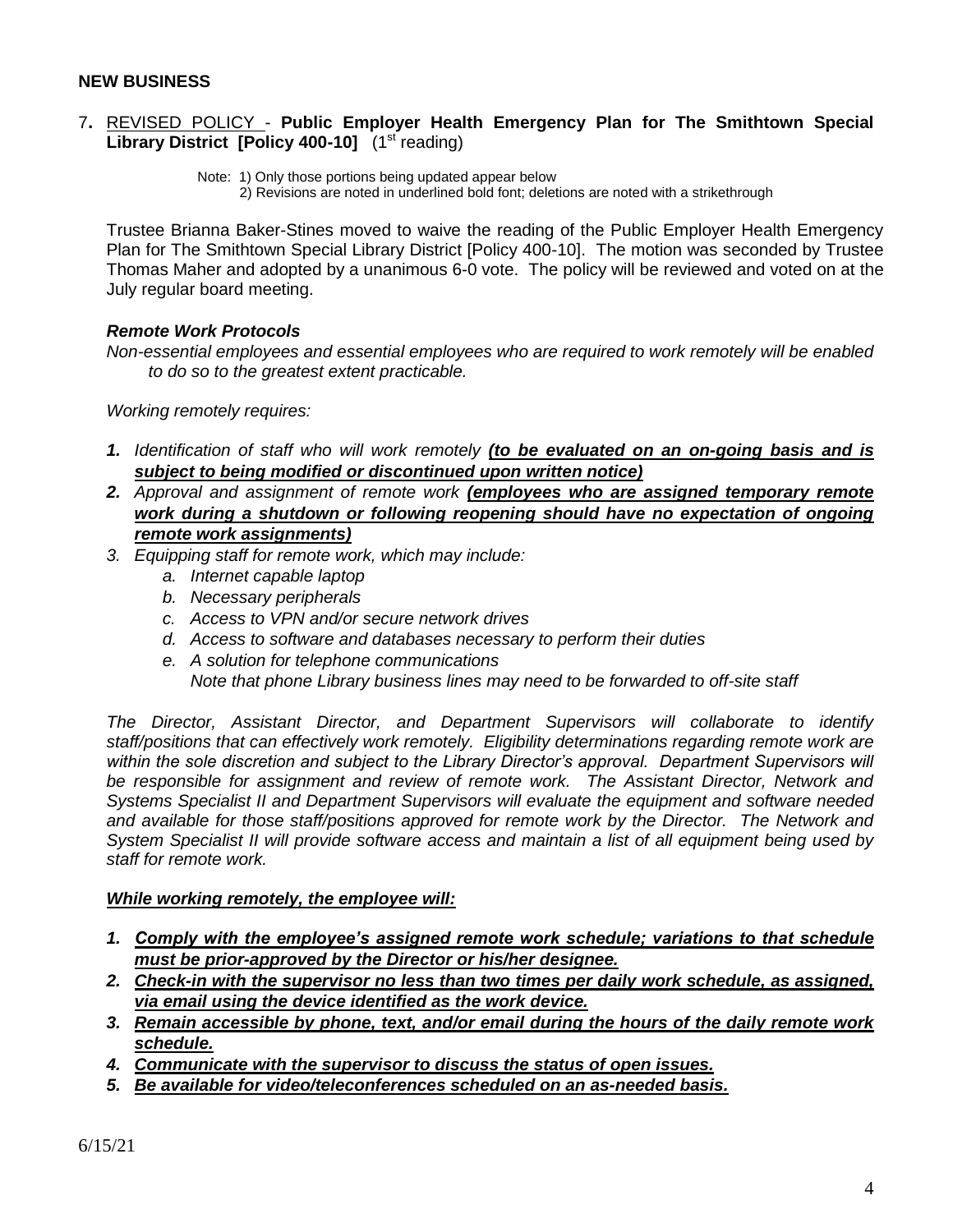- *6. Be available to attend in-person scheduled work meetings as requested or required by the department or Library.*
- *7. Request supervisor approval in advance of working flexible hours.*
- *8. Request the use of sick leave, vacation or other leave in the same manner as when working in the Library building.*
- *9. Meet the work output and/or productivity expectations of his/her supervisor and maintain professionalism.*
- *10. Communicate to his/her supervisor, in advance and on an ongoing basis, any job duties or responsibilities that cannot be effectively performed during temporary remote work.*
- *11. Take rest and meal breaks while working remotely in compliance with all applicable policies, and, as to non-exempt employees, not exceed their scheduled hours of work.*
- *12. Continue to abide by all Library policies and procedures including those pertaining to computer use, social media and confidentiality.*

*Failure to abide by these requirements may result in the revocation of the remote work assignment, and/or disciplinary action.* 

*Any leave that was requested and approved prior to the closing of the Library due to a health emergency cannot be withdrawn by the employee (unless mutually agreed upon with the Director or designee).*

*The Library accepts no responsibility for theft, loss, damage, or repairs to the employeeowned equipment. Any equipment that the Library provides to an employee as part of a*  remote work arrangement shall remain the property of the Library and the Library will *maintain that equipment. This equipment must be used for business purposes only. Unless otherwise agreed to in advance, the Library will not be responsible for any other costs the employee may incur while working remotely.*

*Remote workers should designate a workspace at the remote location for the installation of any necessary and approved equipment to be used during remote work. This workspace should be maintained in a safe condition, free from hazards to people and equipment. Remote workers are to advise the Library in the event that they have changed their remote working location, even if only on a temporary basis.*

*All remote workers are responsible for the security of information, documents, and records in their possession or used during remote work. Restricted-access material should not be accessed or removed from the worksite without written consent from the Library Director. All remote workers must apply appropriate safeguards to protect the Library's confidential information from unauthorized disclosure, and must comply with all privacy and security protocols and requirements implemented by the Library.*

# *Staggered Shifts*

*Implementing staggered shifts may be possible for personnel performing duties which are necessary to be performed on-site but are less sensitive to being accomplished only within core business hours. If practicable, management may identify opportunities for staff to work outside core business hours as a strategy for limiting exposure. Staggering shifts requires:*

- *1. Identification of positions for which work hours will be staggered*
- *2. Approval and assignment of changed work hours*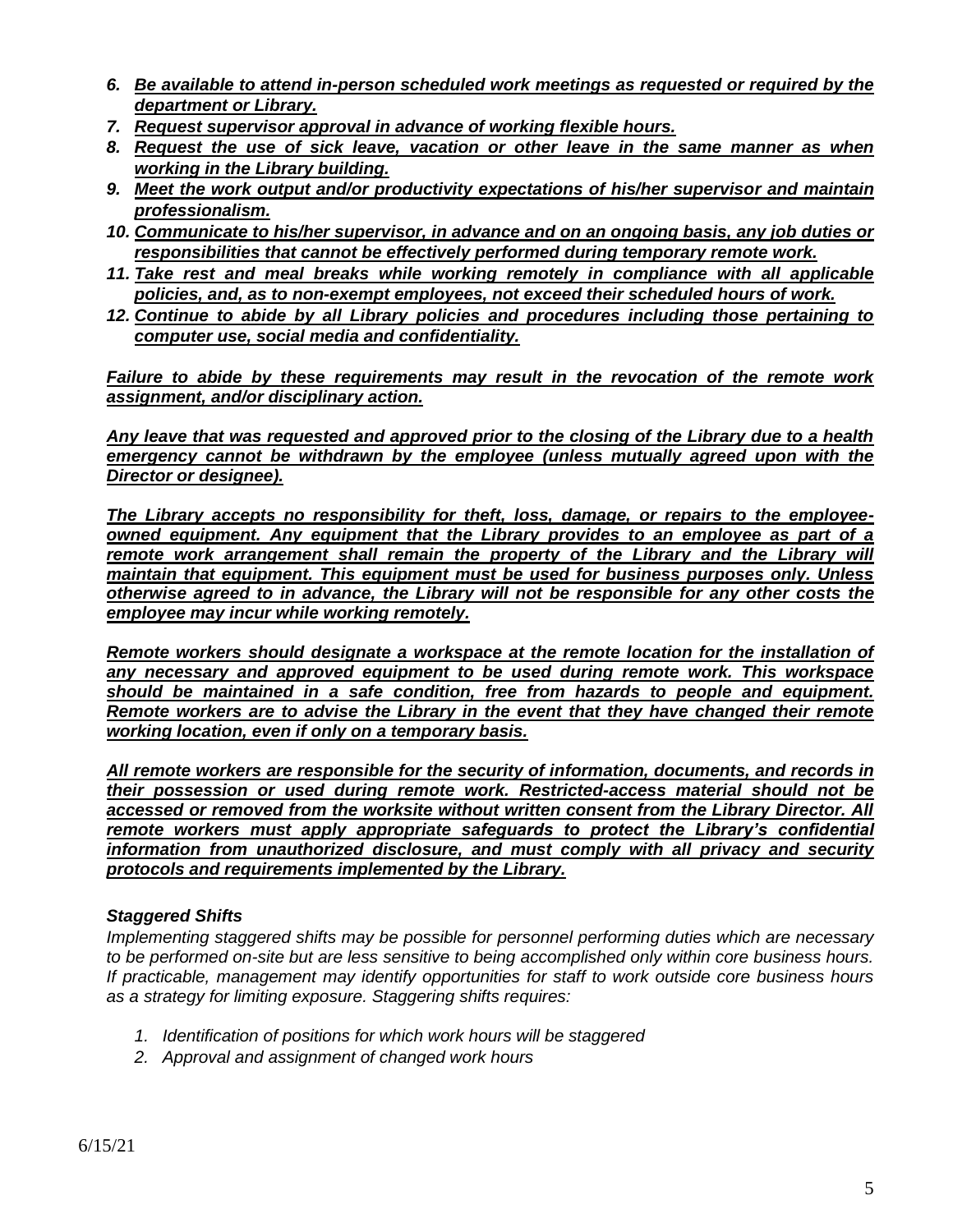*The Director, Assistant Director, and Department Supervisors will collaborate to identify positions for which work hours may be staggered. All work schedule changes are subject to the Library Director's approval. Staggered work shifts will typically be between 7:00AM and 9:00PM 9:00AM and 9:00PM* and may include weekends. Facility safety and security measures will remain in place during *staggered shifts. The Building Heads will assign a "Person-In-Charge" for all staggered shifts.*

# 8. REVISED POLICY - **COVID-19 Reopening Safety Plan [Policy 500-70]** (1st reading)

2) Revisions are noted in underlined bold font; deletions are noted with a strikethrough

Trustee Anita Dowd-Neufeld moved to waive the reading of the COVID-19 Reopening Safety Plan [Policy 500-70]**.** The motion was seconded by Trustee Brianna Baker-Stines and adopted by a unanimous 6-0 vote. The policy will be reviewed and voted on at the July regular board meeting.

### *Communication*

*The Library will continually review and implement State and County issued guidelines regarding social distancing, protective equipment, hygiene and cleaning, screening and contact tracing, etc. for patrons and staff.* 

*Employees will be notified of updated information via their smithlib.org email account.*

*All employees will be trained on new protocols and informed of all safety guidelines.*

*The Library will adhere to New York State guidance regarding face coverings for patrons. (Moved to "protective equipment" section)*

### *Social Distancing*

*The Library will adhere to State and County issued guidelines regarding social distancing for library patrons and staff. Not all of the following guidelines will be observed depending on the current guidance.* 

### *Protective Equipment*

### *The Library will adhere to New York State guidance regarding face coverings for patrons and staff.*

### *Screening & Contact Tracing*

*Employees who are sick or feel unwell should stay home or return home if they become sick or feel unwell at work.*

*Employees will may be asked to undertake a health self-assessment test (e.g. questionnaire, temperature check) before beginning work each day. Assessment responses will be reviewed every day and documented. The need for health self-assessments will be periodically evaluated by the Director and changes will be communicated to employees via their smithlib.org email account.* 

*Employees who present no symptoms but have tested positive in the past 14 days may only return to work after completing the NY State mandated quarantine period.* 

Note: 1) Only those portions being updated appear below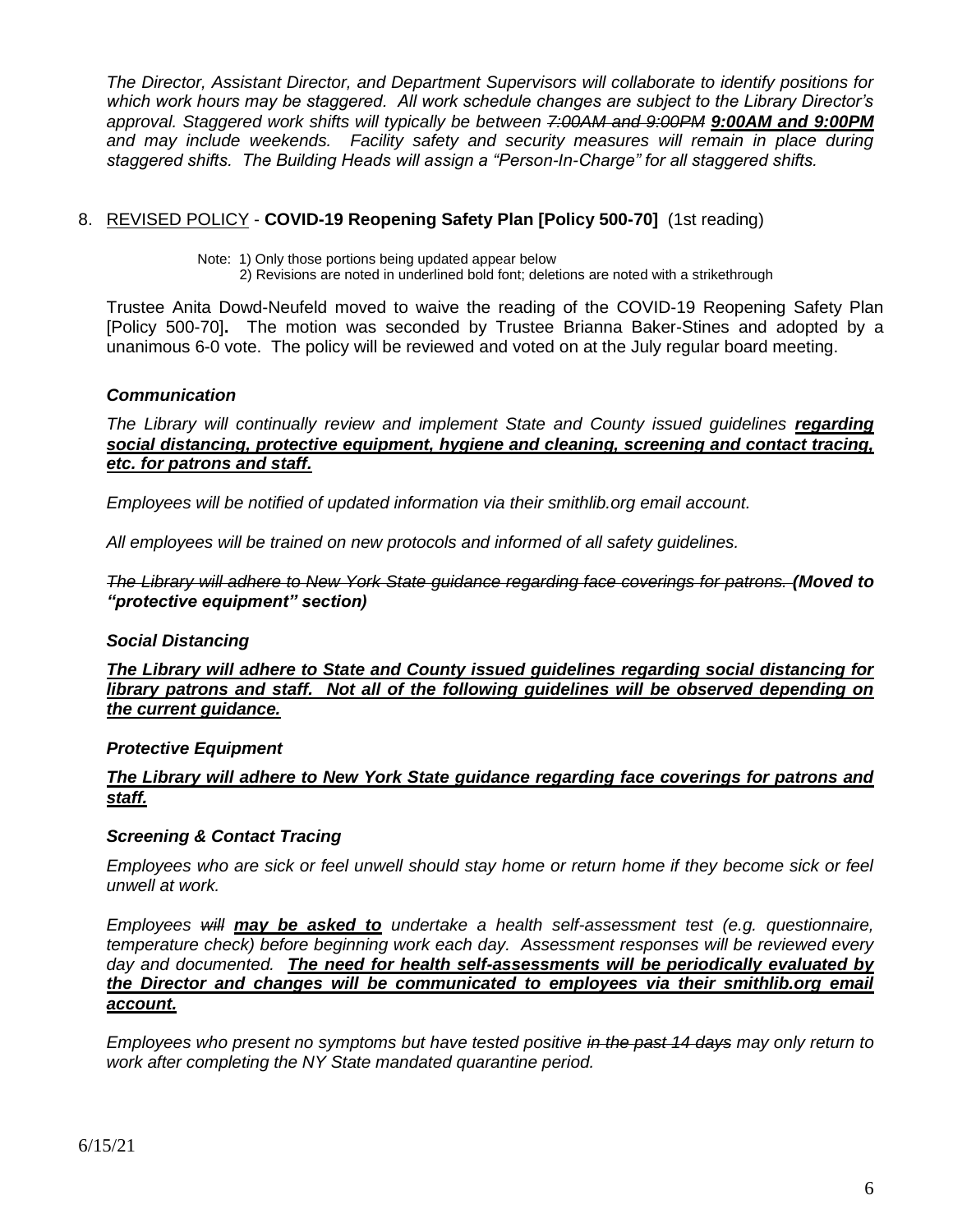# 9. REVISED POLICY – **Financial Management Policy [Policy 900-10]** (1<sup>st</sup> reading)

Trustee Brianna Baker-Stines moved to waive the reading of the Financial Management Policy [Policy 900-10]. The motion was seconded by Trustee Thomas Maher and adopted by a unanimous 6-0 vote. The policy will be reviewed and voted on at the July regular board meeting.

# **1.** *FISCAL YEAR*

*The fiscal year of The Smithtown Special Library District shall begin commence with upon the first day of January and end with on the 31st day of December.*

### **2.** *CONFLICT OF INTEREST*

*No Trustee, officer or employee shall be interested directly or indirectly in any claim against or contract with the Library, as prescribed within the terms of the NY General Municipal Law. for lawful compensation and expenses. However, a trustee who is not the treasurer may be a stockholder, officer or director of a bank designated as a depository for the Library.*

### **3.** *DUTIES*

*The Board of Trustees shall:*

- *a. Appoint a treasurer on an annual basis who shall hold office at the pleasure of the Board.*
- *b. Provide a satisfactory minute book for recording the minutes of the meetings of the Board of Trustees.*
- *c. Provide the treasurer with a distribution ledger in which he/she shall record itemized receipts and itemized payments, which shall be classified in each case as is required for the annual financial report.*

*Provide the Treasurer with financial software to properly and effectively record deposits and disbursements with appropriate financial controls as approved by the current auditing firm.*

- *d. Provide the treasurer with a cashbook in which he/she shall enter an itemized record of receipts and payments.*
- *e. Adopt a pre-numbered receipt form, and require the treasurer to acknowledge the receipt of any library funds paid over to his/her custody by issuing his receipt as follows; a copy to the payer and a copy to be retained by the treasurer.*
- *f. Adopt a pre-numbered voucher-check and require the use of this form in paying all obligations except as otherwise provided in paragraph "r" of this subdivision. This form must provide for the signature of the treasurer and may provide for as many additional signatures as the board may require.*
- *g. Adopt, at least 30 days prior to the start commencement of the ensuing fiscal/calendar year, an estimate of receipts and appropriations (annual budget).*
- *h. Amend the budget at any time during the fiscal calendar year and provide for appropriations from any additional revenues received.*
- *i. Keep Maintain the incurred obligations in each fiscal year within the amounts authorized by the budget and amendments thereto.*
- *j. Settle all accounts of the library on or before the last day of the fiscal year.*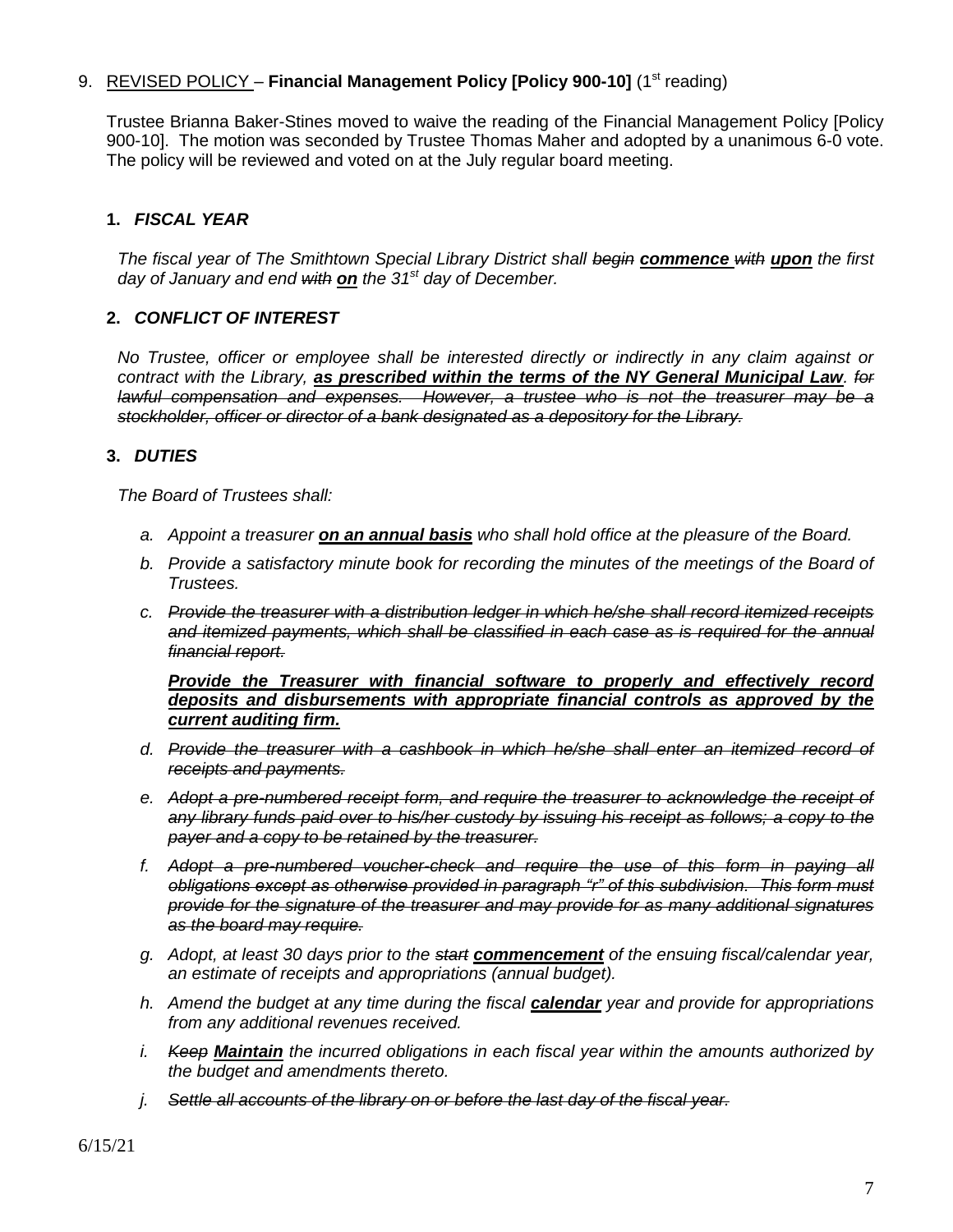- *k. Disburse Library funds by approval of warrant only on the basis of itemized vouchers, which have been certified by the claimants and Library Treasurer/auditors and approved by the Board of Trustees except as permitted under NYS municipal guidelines or as otherwise provided in paragraph "n" of this subdivision.*
- *l. Provide by resolution at the annual organizational meeting that amounts due upon approved contracts, fixed salaries or for compensation of employees regularly engaged at agreed upon periodic rates, may be paid without prior audit upon submission to the Treasurer of a voucher or payroll duly certified by the Director or his/her duly authorized representative.*
- *m. Establish rules and regulations governing the reimbursement of Trustees, officers and employees for actual and necessary expenses incurred in the performance of official duties assigned by the Board of Trustees. In lieu of actual and necessary travel expenses, the Board of Trustees may establish a mileage rate adopts the annual mileage rate of reimbursement established by the Internal Revenue Service for the use of personally owned automobiles.*
- *n. Require the Treasurer to render monthly reports, showing displaying the following information for the guidance of the Board: balance on hand at the beginning of the month; itemized list of receipts during the month; total withdrawals made from the bank account during the month; balance on hand at the end of the month and reconciliation with the bank statement.*
- *o. Require a monthly report from the Treasurer showing indicating the amounts of receipts by source and expenditures by budget category for the months and year to date.*
- *p. Cause an annual audit of the Treasurer's records to be made either by a committee of the board or by an independent auditor.*
- *q. Provide adequate filing equipment for the preservation and systematic arrangement maintenance of all paid and unpaid bills, cancelled checks, bank statements, debit charge slips, contracts and other financial records.*
- *r. At its discretion, establish a petty cash fund for the purpose of making payment in advance of authorization of properly itemized bills for materials, supplies or services furnished to the library calling for immediate payment on delivery.*
	- *i.* Whenever a petty cash fund is established, the Board shall designate the Library *Director or the Treasurer of the Library to administer and be responsible for such fund. No such fund shall exceed \$1,182 at any one time which shall be approved annually.*
	- *ii. The person in charge of such petty cash fund shall keep maintain such records as may be necessary for the accurate accounting of all transactions and shall make reports to the Board of Trustees as required by such board.*
	- iii. From time to time checks may be drawn to person the Director designated to *administer the petty cash fund in an amount which shall not exceed payments made in cash as indicated evidenced by receipts, receipted bills or other evidence of payment in a form available to audit.*
	- *iv. The petty cash fund shall be completely closed-out at the end of each year and the general fund reimbursed by the original remaining amount transferred to the petty cash fund.*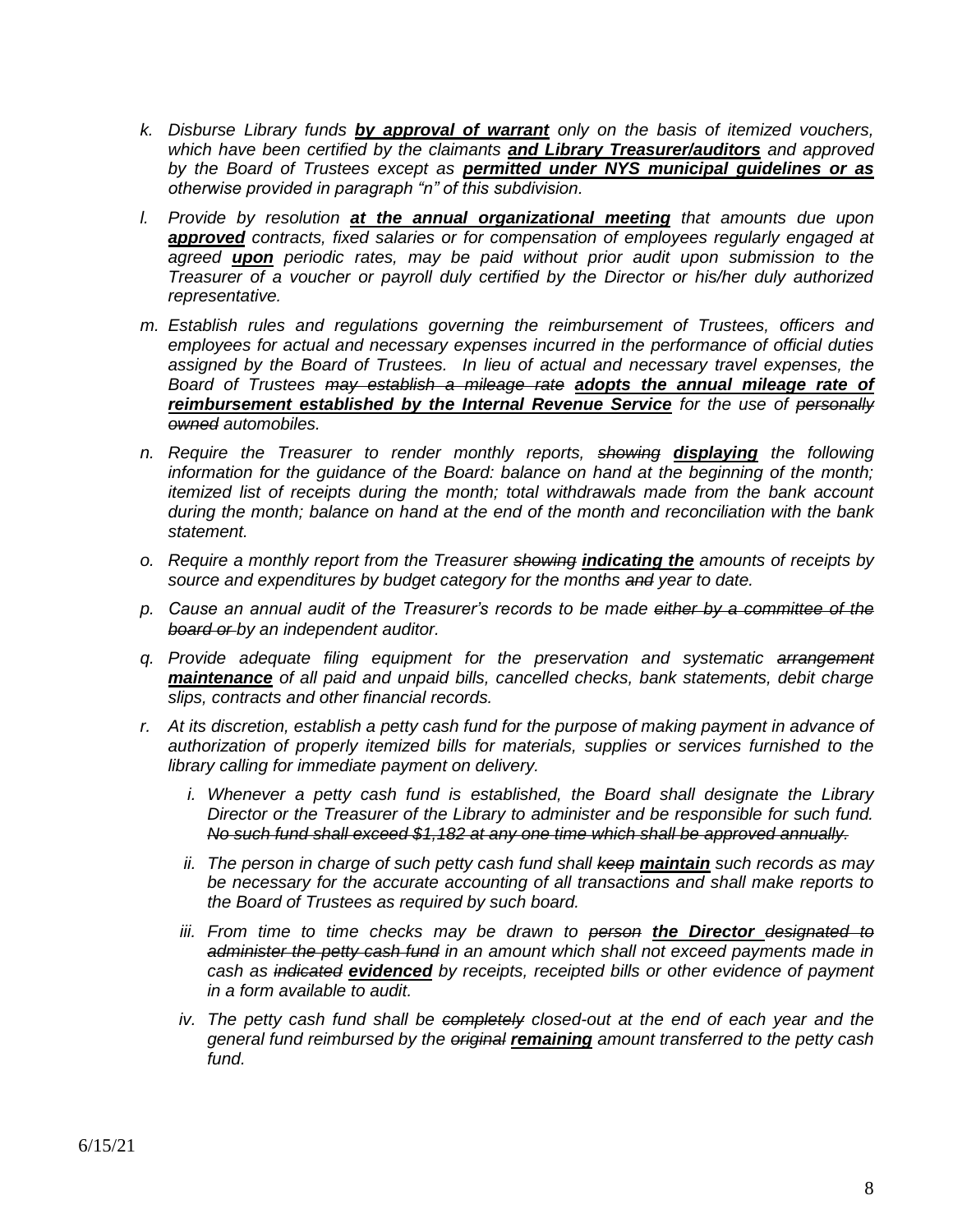*s. The Treasurer or his/her designee shall deposit all moneys within five days after receipt in the depository designated by the Board of Trustees. The trustees may authorize the Treasurer to deposit or invest moneys not required for immediate disbursement in special time deposit accounts or certificates of deposit issued by a bank or trust company located and authorized to do business in the State of New York, provided that such account or certificate shall be payable within the time the moneys shall may be needed, and provided further that such account or certificate of deposit shall be secured by a pledge of obligations of the United States of America or of the State of New York as provided under General Municipal Law. Investments may also be made in obligations of the United States of America or the State of New York, registered or inscribed, when possible, in the name of the Library, and payable or redeemable at the option of the system within such time as the proceeds shall be needed, but in any event not later than the end of the fiscal year. Such obligations shall be purchased through, delivered to and held in the custody of a bank or banker designated by the trustees for the deposit of Library moneys.*

### **4.** *REAL PROPERTY TAX LEVY*

For the year commencing January first, two thousand three and for each year thereafter, a *proposed increase in the real property tax levy for operating purposes shall not exceed the real property tax levy for the prior fiscal year by more than 5%.*

#### *In preparation of the annual budget, the Board will review the current NYS tax cap guidelines in establishing the necessary tax levy for the subsequent year's budget.*

#### **5.** *FUND BALANCE*

*Fund balance reserves for the general fund shall not exceed an amount equal to three months of general fund expenditures.*

#### *Fund balance reserves for the general fund shall be reviewed annually in developing the proposed budgets.*

#### **6.** *DEBT LIMIT*

*Tax-supported debt shall not exceed 10% of the assessed value placed on taxable property within the assessment district. SUSPENDED 2/17/04*

#### **7.** *AMENDMENT*

*This policy may only be amended by a two-thirds vote of the entire membership of the Board of Trustees, provided that the amendment has been submitted in writing to the Board at the previous meeting.*

10. At 7:19 p.m. Trustee Joseph Gregurich moved to enter executive session, pursuant to Article 7, Section 105 "E" of the Public Officer's Law, to discuss matters pertaining to collective negotiations pursuant to Article 14 of the Civil Service Law. The motion was seconded by Trustee Brianna Baker-Stines and adopted by a unanimous 6-0 vote.

The following trustees were present and participating in executive session: Brianna Baker-Stines, Anita Dowd-Neufeld, Annette Galarza, Joseph Gregurich, Thomas Maher and Theresa Stabile.